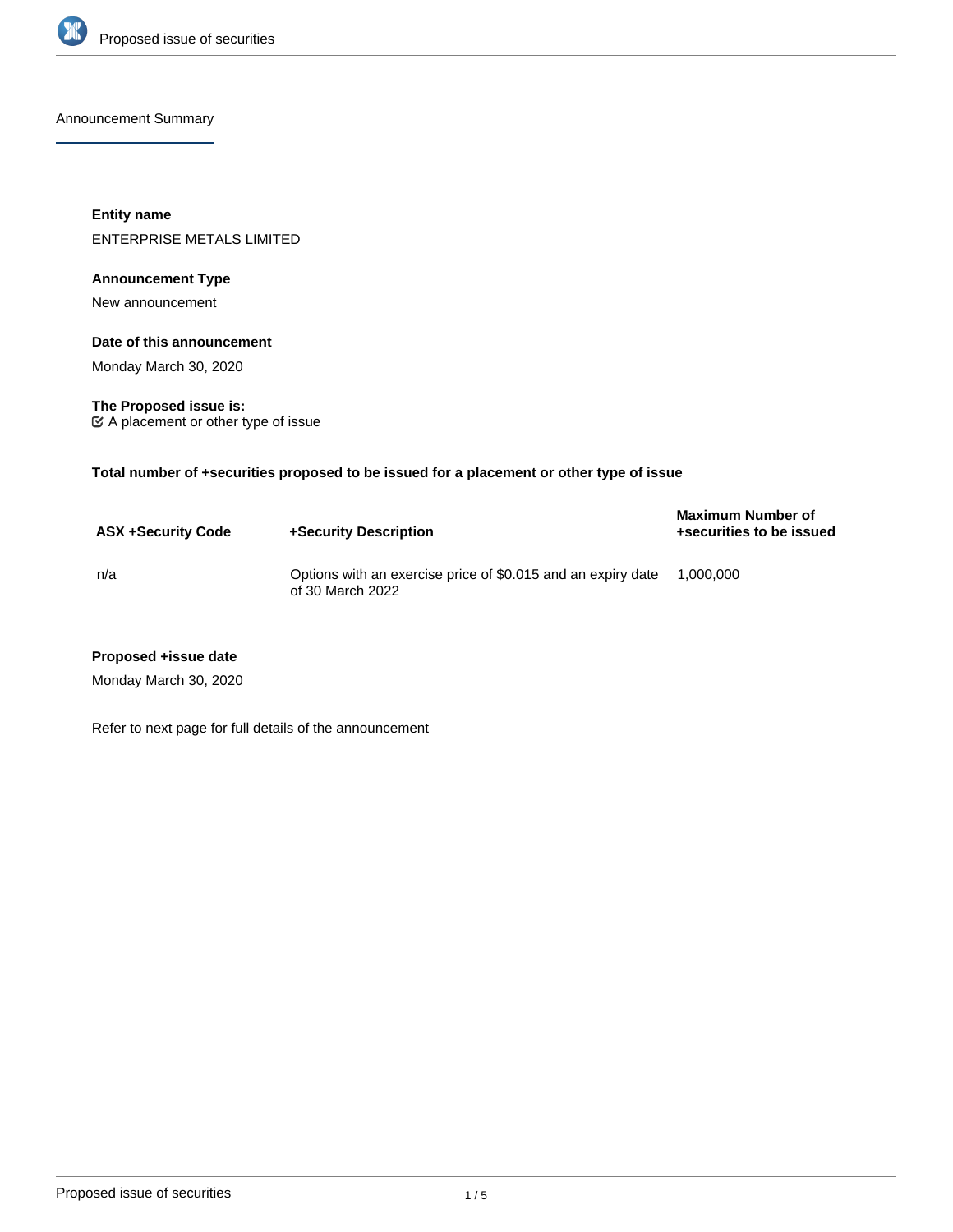

Part 1 - Entity and announcement details

# **1.1 Name of +Entity**

ENTERPRISE METALS LIMITED

We (the entity named above) give ASX the following information about a proposed issue of +securities and, if ASX agrees to +quote any of the +securities (including any rights) on a +deferred settlement basis, we agree to the matters set out in Appendix 3B of the ASX Listing Rules.

**1.2 Registered Number Type**

ACN

**Registration Number**

123567073

**1.3 ASX issuer code**

ENT

# **1.4 The announcement is**

New announcement

## **1.5 Date of this announcement**

Monday March 30, 2020

### **1.6 The Proposed issue is:**

A placement or other type of issue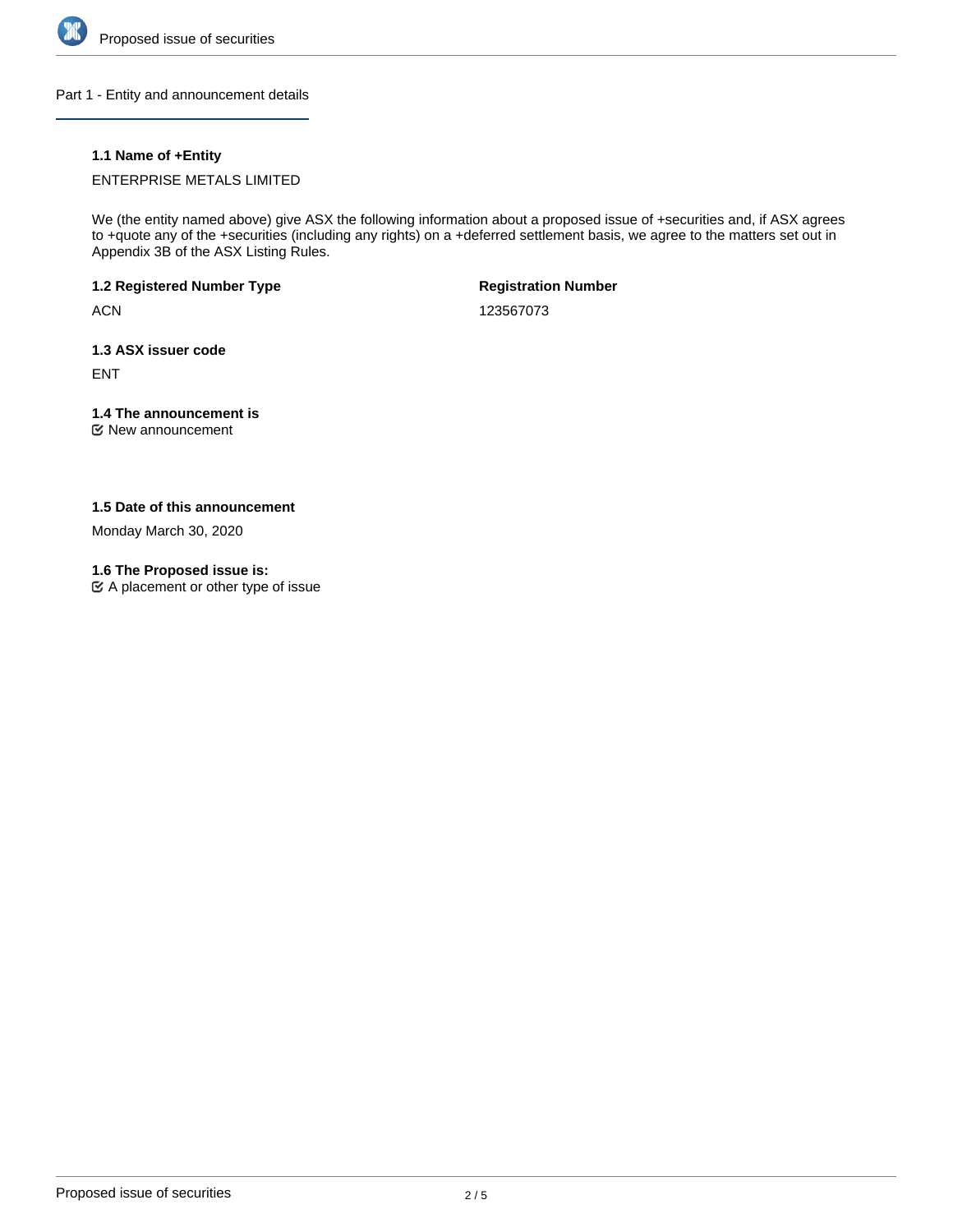

Part 7 - Details of proposed placement or other issue

Part 7A - Conditions

**7A.1 - Are any of the following approvals required for the placement or other type of issue?**

- **+Security holder approval**
- **Court approval**
- **Lodgement of court order with +ASIC**
- **ACCC approval**
- **FIRB approval**
- **Another approval/condition external to the entity**

No

Part 7B - Issue details

**Is the proposed security a 'New class' (+securities in a class that is not yet quoted or recorded by ASX) or an 'Existing class' (additional securities in a class that is already quoted or recorded by ASX)?**  $E$  New class

**Will the proposed issue of this +security include an offer of attaching +securities?** No

Details of +securities proposed to be issued

**ISIN Code (if Issuer is a foreign company and +securities are non CDIs)**

| Have you received confirmation from Will the entity be seeking quotation<br>ASX that the terms of the proposed<br>+securities are appropriate and<br>equitable under listing rule 6.1?<br><b>Mo</b> | of the 'new' class of +securities on<br>ASX?<br><b>MO</b>                     |
|-----------------------------------------------------------------------------------------------------------------------------------------------------------------------------------------------------|-------------------------------------------------------------------------------|
| <b>ASX +Security Code</b>                                                                                                                                                                           | +Security Description                                                         |
| New class-code to be confirmed                                                                                                                                                                      | Options with an exercise price of \$0.015 and an expiry date of 30 March 2022 |

### **+Security Type**

**Options** 

#### **Maximum Number of +securities proposed to be issued**

1,000,000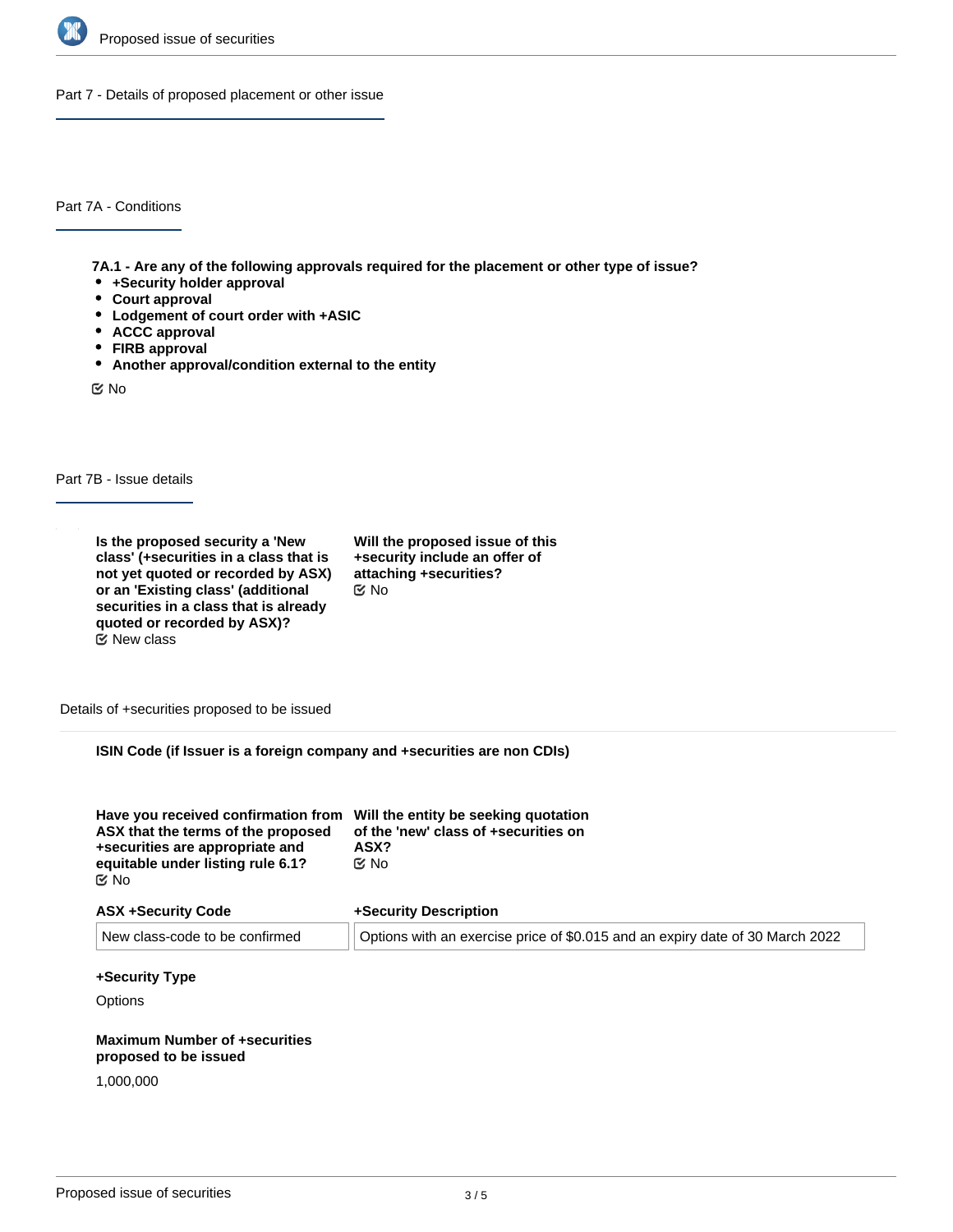

**Purpose of the issue**

Issued as an incentive to staff

#### **Offer price details for retail security holders**

| In what currency is the cash | What is the issue price per |
|------------------------------|-----------------------------|
| consideration being paid?    | +security?                  |
| AUD - Australian Dollar      | AUD                         |

**Will all the +securities issued in this class rank equally in all respects from their issue date?** Yes

**Oversubscription & Scale back details**

**May a scale back be applied to this event?** No

Options details

**+Security Currency** AUD - Australian Dollar **Exercise Price** AUD 0.0150

**Expiry date** Wednesday March 30, 2022

**Details of the existing class of +security that will be issued upon exercise or conversion of this new class of company option**

ENT : ORDINARY FULLY PAID

**Please provide any further information relating to the principal terms of the +securities**

Part 7C - Timetable

**7C.1 Proposed +issue date** Monday March 30, 2020

Part 7D - Listing Rule requirements

**7D.1 Has the entity obtained, or is it obtaining, +security holder approval for the issue under listing rule 7.1?** No